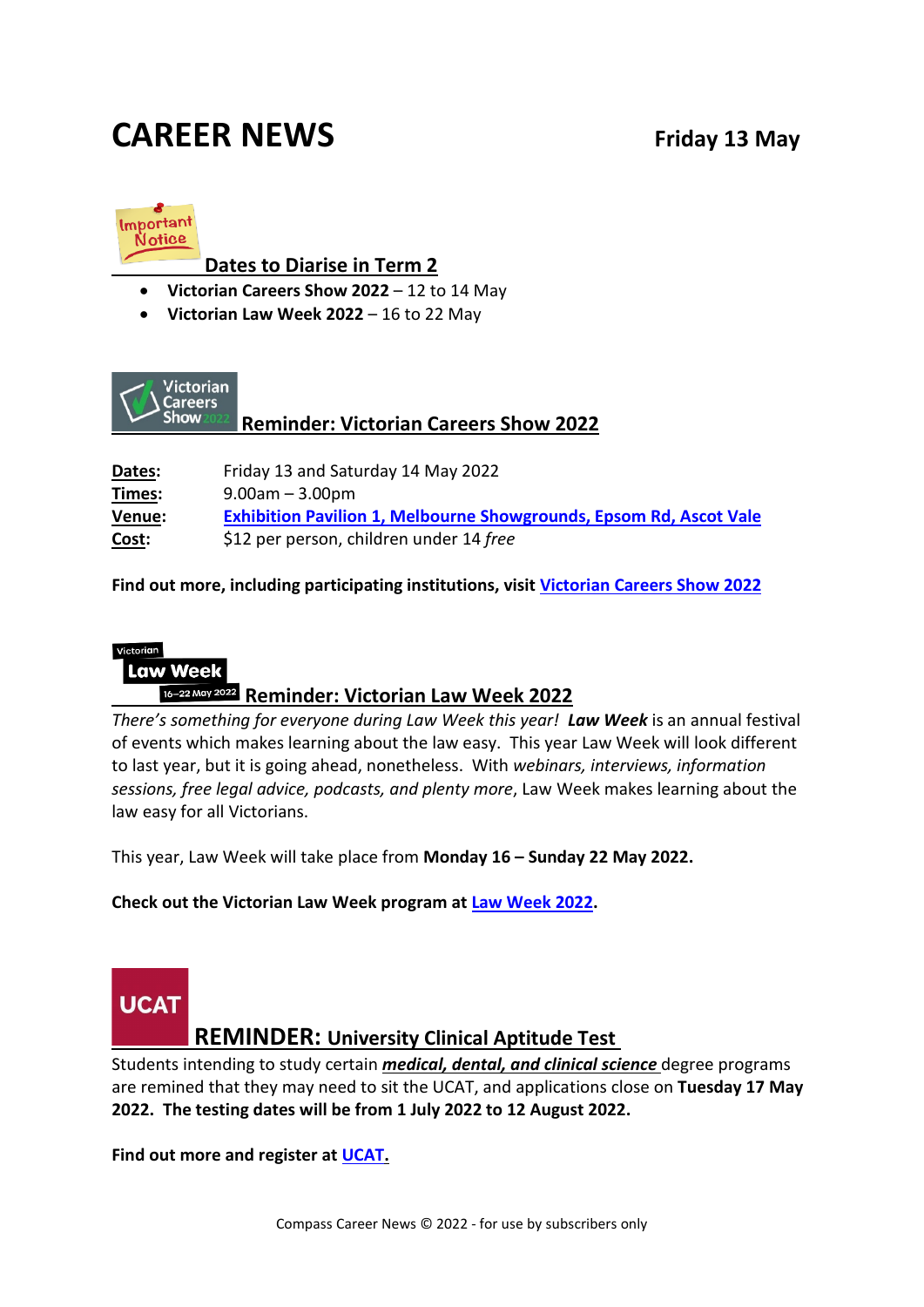# **Federation <b>REP** News from Federation University

#### **The Real-life Law & Order: Career in Criminal Justice Webinar**

*Join us as we take a deep dive into the exciting world of the criminal justice system. We'll answer all your questions and discuss topics such as the real role of a criminologist, how a career in criminal justice can help make a difference in the community – and is the world of criminal justice as dramatic as Law and Order?*

Students will learn more about how the *new* [Criminal Justice Management](https://study.federation.edu.au/course/DHG5) course offered at Federation Uni could lead to a unique job in a rewarding career in criminal justice.

**Date:** Wednesday 11 May 2022 **Time:** 5.30pm – 7.00pm

**Register at [Criminal Justice Management.](https://events.federation.edu.au/event/sessions?id=Criminal_Justice_Management_The_real_life_Law_Order2745354756)** 

#### *New* **Bachelor of Sustainable Food Systems**

*Food sustainability is the study of food security, health, safety, quality and affordability, influenced by climate change and the environment.* 

This unique *new* degree was developed in collaboration with food industry partners to fulfill the need for food specialists in Australia. The first half of the degree embeds a Diploma of Food Science and Technology to develop a student's knowledge and core practical skills across food testing, quality, and sustainability. In the second half of the degree, students pursue an interest by selecting one of *Food Processing* or *Sustainable Food Production*, as well as undertake an industry placement providing valuable and relevant workplace experience.

**Find out more at [Bachelor of Sustainable Food Systems](https://study.federation.edu.au/course/DFS5#msdynttrid=RJjEDv4hCg8P0mABe-tszy6erT9K3G_B_zIXjstPyLs)**

A NEW **VICTORIA UNIVERSITY** 

## **Cyber Security Courses at VU**

In Term 1, the *new* [Bachelor of Cyber Security](https://www.vu.edu.au/courses/bachelor-of-cyber-security-nbcs) was profiled. VU also offers the following options –

- **1.** [Certificate IV in Cyber Security](https://www.vu.edu.au/courses/certificate-iv-in-cyber-security-22334vic) students develop the knowledge and skills to work in one of the fastest growing sectors, the cyber security and IT industry. They develop skills that involve a blend of problem solving, critical thinking, collaboration, data analytics, cloud-based networking, scripting, privacy, and ethics.
- **2.** [Advanced Diploma of Cyber Security](https://www.vu.edu.au/courses/advanced-diploma-of-cyber-security-22445vic) a 1-year course suitable for students who already have a strong understanding of cyber security concepts or are looking to pursue a career in the IT industry.

Note: Students can pathway into the Bachelor of Cyber Security from the Advanced Diploma of Cyber Security, with credit.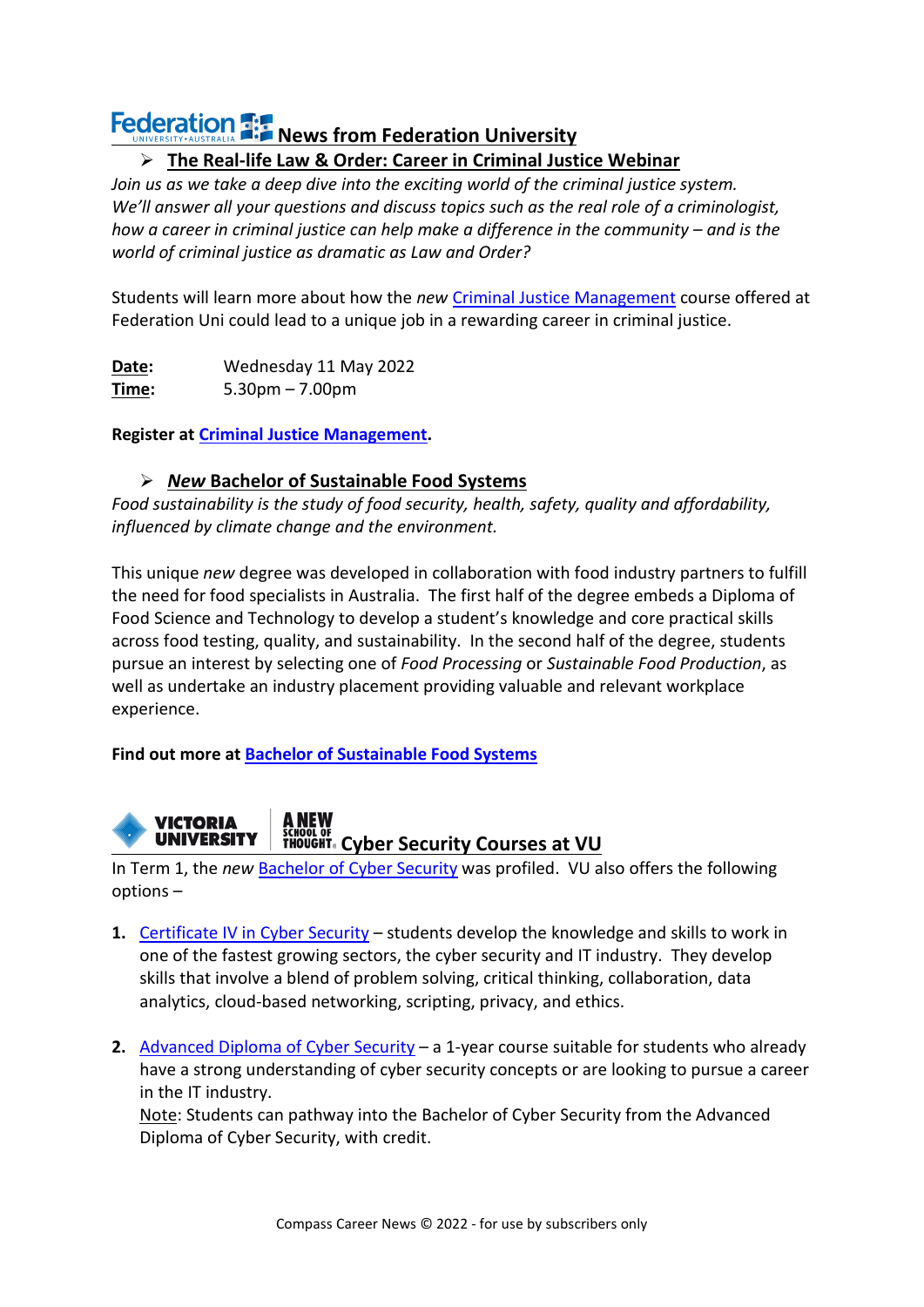# **BMIT UNIVERSITY News from RMIT University**

#### **Bachelor of Business: Social Impact Major**

*Distinguish yourself in the field of socially responsible business. In this major learn about how businesses can become more socially aware and take concrete action to address social issues and challenges.*

Students keen on a business qualification and are keen on using their business practice to solve societal issues and making a positive contribution to society, might like to consider the **Social Impact** major – RMIT is currently the only university in Australia offering this specialisation. This major covers the following units –

- $\checkmark$  [Social Enterprise and Innovation](http://www.rmit.edu.au/courses/052815)
- $\checkmark$  [Law, Business and Human Rights](http://www.rmit.edu.au/courses/054025)
- [Development Economics](http://www.rmit.edu.au/courses/044121)
- $\checkmark$  [Global Business Sustainability Project](http://www.rmit.edu.au/courses/054187)
- $\checkmark$  [Sustainable Finance and Investment](http://www.rmit.edu.au/courses/054400)
- $\checkmark$  [Integrated Reporting for Socially Responsible Entities](http://www.rmit.edu.au/courses/054389)

#### **Find out more about the Bachelor of Business [here.](https://www.rmit.edu.au/study-with-us/business/the-future-of-business)**

#### **Diploma of Visual Arts**

*When you study visual arts at RMIT, you'll create a professional folio of work. This diploma is taught by practicing artists in real studio environments. All our staff are practitioners with national and international reputation in the arts. This enables them to connect you to work on projects with industry, other practicing artists, and galleries.*

This one-year program is taught in specialised studios specifically designed for each of the specialisation areas. The core subjects are:

- Establish and maintain safe professional practice
- Prepare for sustainable professional practice
- Analyse cultural history and theory
- Refine drawing
- Realise a body of creative work
- Present a body of your own creative work

Students must also choose three of the following studio specialisations:

fine art photography OR painting OR sculpture OR printmaking There are no minimum academic entry requirements for this program. Students must be 16 years or over and must complete and submit the Selection Task.

On completion of the [Diploma of Visual Arts,](https://www.rmit.edu.au/study-with-us/levels-of-study/vocational-study/diplomas/diploma-of-visual-arts-c5414) students can transition to the [Advanced](https://www.rmit.edu.au/content/rmit-ui/en/study-with-us/levels-of-study/vocational-study/advanced-diplomas/c6149.html)  [Diploma of Visual Arts.](https://www.rmit.edu.au/content/rmit-ui/en/study-with-us/levels-of-study/vocational-study/advanced-diplomas/c6149.html) This is also a one-year qualification, which allows students to further investigate their creative practice with a more specialised focus.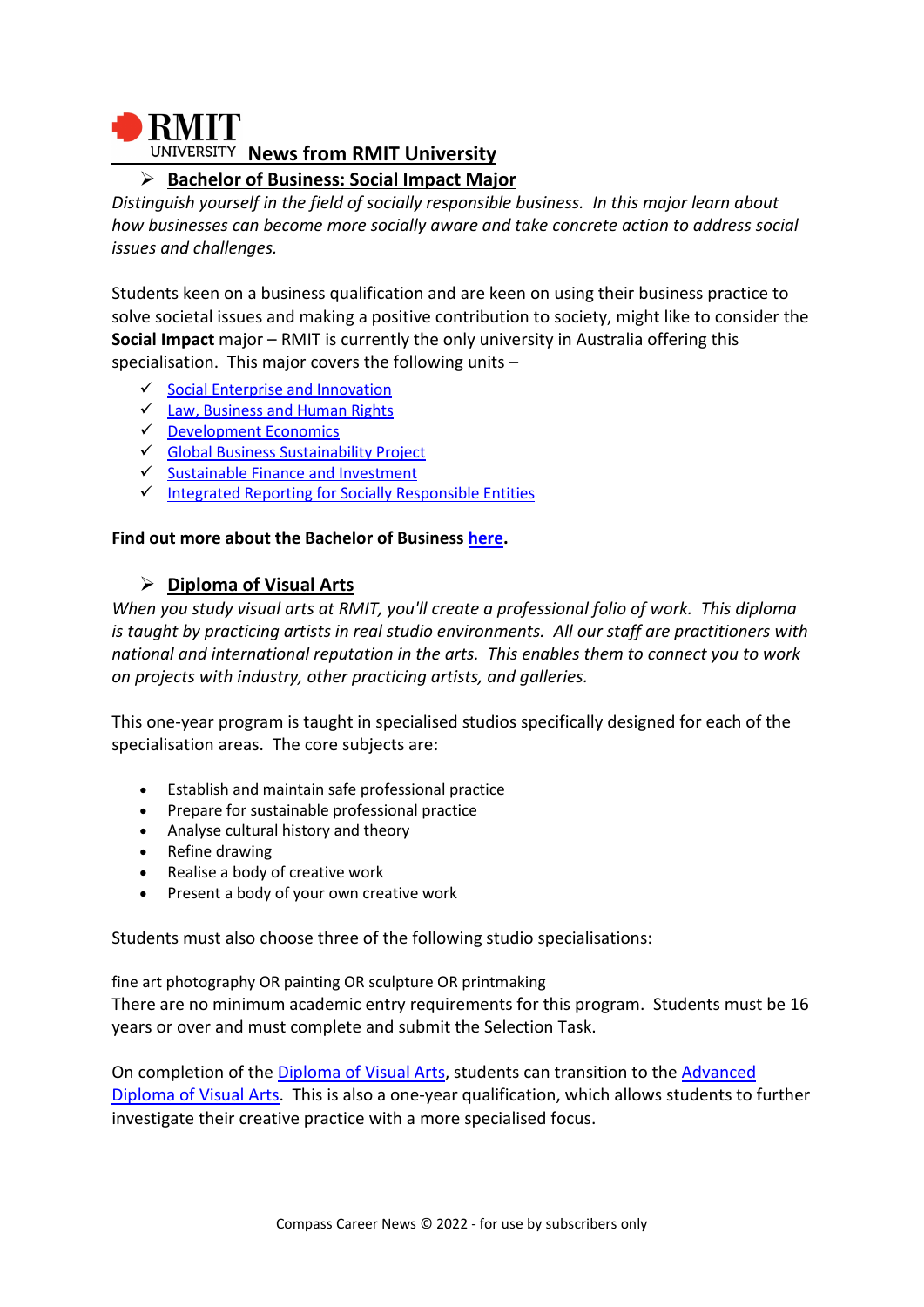#### **Fashion Textiles and Sustainable Innovations**

*Technology innovations and improved environmental, social and ethical practices are fundamentally changing how clothes are made, consumed and experienced: from the integration of 2D and 3D virtual fashion and textile design and digital production methods, to material innovations, smart textiles, and the need for improved transparency.*

The [Bachelor of Fashion and Textiles \(Sustainable Innovation\)](https://www.rmit.edu.au/study-with-us/levels-of-study/undergraduate-study/bachelor-degrees/bp326) provides students with the capability to work in diverse roles across the fashion and textiles sector. Students will gain practical, theoretical, and technical skills to develop solutions, products and systems, using user-centred approaches at the intersection of design, technology, science, and art.

In this cutting-edge degree, students will delve into sustainability as a concept and goal within fashion and textiles. They will explore industry-relevant knowledge and projects, ethical and sustainable practices, and material and digital technologies. Students will also have the opportunity to minor in either fashion design, textile design, or fashion enterprise.

The VCE prerequisite for this course is: Units 3 and 4: a study score of at least 30 in English (EAL) or at least 25 in English other than EAL. The ATAR for 2022 was 67.65.



#### **Bachelor of Business (Entrepreneurship and Innovation)**

*Entrepreneurs are innovators. They see opportunities, anticipate needs, solve problems, make plans, take risks, and build teams.*

Whether students are hatching an idea, wanting to know how to launch their own venture, or looking to create competitive advantage within an existing organisation, the [Entrepreneurship and Innovation](https://www.swinburne.edu.au/study/course/bachelor-of-business/entrepreneurship-and-innovation/) major within the Bachelor of Business provides the tools and knowledge.

With plenty of hands-on learning, students will develop the type of fresh thinking required to *build, launch, and scale a start-up business or social venture*.

Students will discover how to differentiate an idea from a real opportunity, use innovation theory to maximise that opportunity, and learn how to create desirable, viable business models. They will also develop their strategic thinking and planning skills, explore business models, learn to interpret sales and marketing opportunities, build a team and source capital funding.

A guaranteed ATAR of 60.00 is required, and the VCE prerequisites are: VCE Units 3 and 4 – a minimum study score of 25 in any English (except EAL) or 30 in English as an Additional Language (EAL) or equivalent.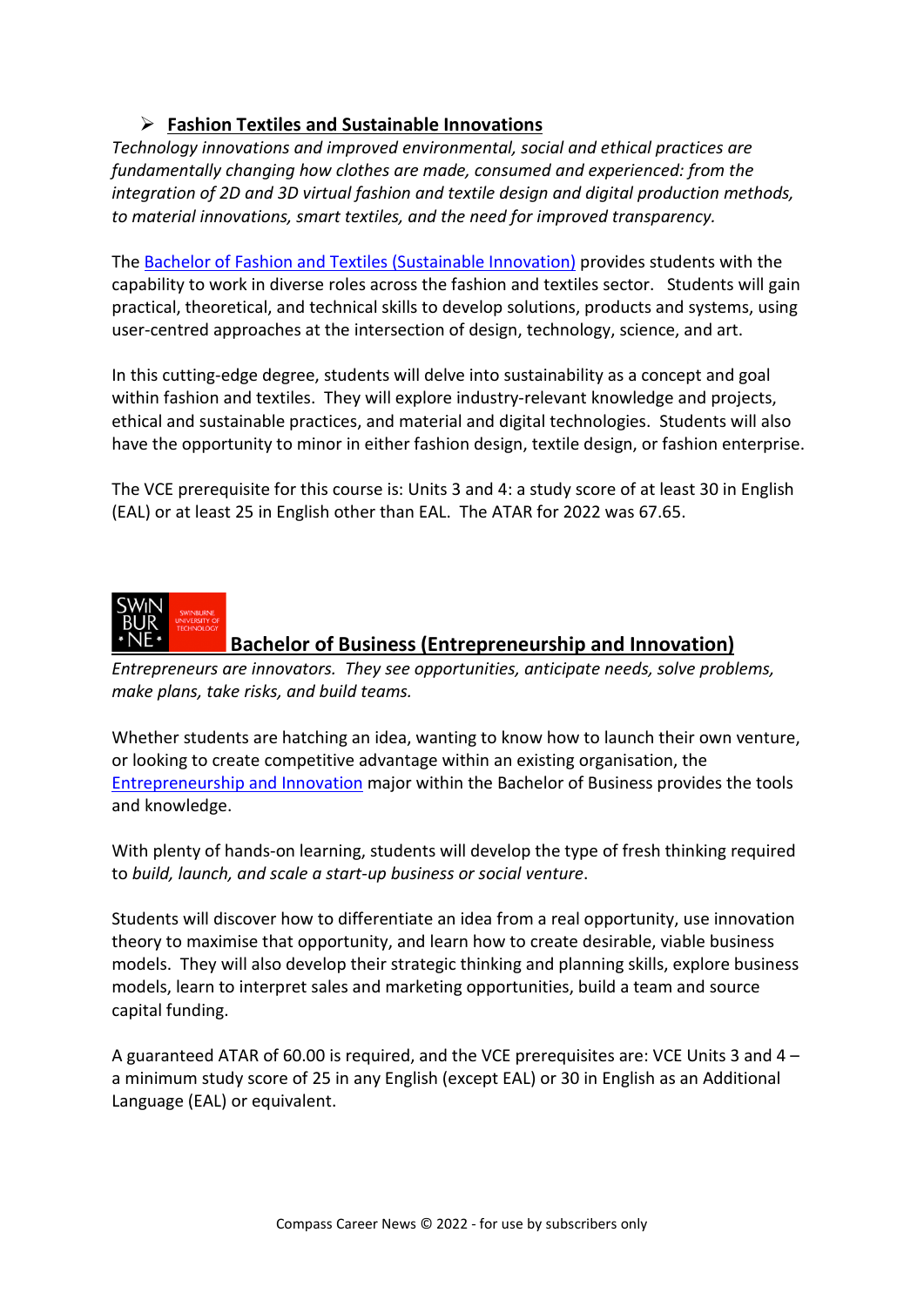

### **Civil Engineering Degrees in Victoria in 2022**

[Civil engi](http://bricks.stackexchange.com/questions/1432/how-to-build-bridge-using-4-5-12v-train-rails-from-1969-lego-brochure)neers plan, design, construct, operate and maintain roads, bridges, dams, water supply schemes, sewerage systems, transportation systems, harbours, canals, dockyards, airports, railways, factories and large buildings. They may perform some of the following tasks\*:

- investigate sites to work out the most suitable foundation for a proposed construction
- [•](https://creativecommons.org/licenses/by-sa/3.0/) [re](https://creativecommons.org/licenses/by-sa/3.0/)search and advise on the best engineering solution to meet a client's needs and budget
- produce detailed designs and documentation for the construction and implementation of civil engineering projects
- organise the delivery of materials, plant machinery and equipment needed for the construction project and supervise labour
- analyse and interpret reports on loading, labour, productivity, quality, materials and performance
- analyse risks associated with natural disasters including wind, earthquake, fire and floods, and design structures and services to meet appropriate standards
- arrange for geological and geophysical investigations and carry out feasibility studies

**\* [Good Universities Guide -](https://www.gooduniversitiesguide.com.au/careers-guide/browse/civil-engineer) Civil Engineering** 

| <b>INSTITUTION</b>                                                                 | <b>VCE REQUIREMENTS</b>                                                                                                                                                                                                                                                                                         | <b>ATAR 2022</b>            |
|------------------------------------------------------------------------------------|-----------------------------------------------------------------------------------------------------------------------------------------------------------------------------------------------------------------------------------------------------------------------------------------------------------------|-----------------------------|
| <b>Deakin University</b><br>G - Geelong Waurn Ponds Campus<br>M - Melbourne Campus | Units 3 and 4: a study score of at least 25 in English (EAL) or at least 20 in<br>English other than EAL; Units 3 and 4: a study score of at least 20 in one of<br>Maths: Mathematical Methods or Maths: Specialist Mathematics.                                                                                | 68.75(G)<br>69.20 (M)       |
| <b>Federation University</b><br>G - Gippsland Campus<br>MH - Mount Helen Campus    | Units 3 and 4: a study score of at least 20 in Maths: Mathematical Methods or<br>at least 20 in Maths: Specialist Mathematics; Units 3 and 4: a study score of at<br>least 20 in any English.                                                                                                                   | n/a(G)<br>$n/a$ (MH)        |
| <b>La Trobe University</b><br>M - Melbourne Campus<br>Be - Bendigo                 | Units 3 and 4: a study score of at least 25 in English (EAL) or at least 20 in<br>English other than EAL; Units 3 and 4: a study score of at least 20 in any<br>Mathematics.                                                                                                                                    | 65.25 (M)<br>79.05 (Be)     |
| <b>Monash University</b><br>C-Clayton Campus                                       | Units 3 and 4: a study score of at least 27 in English (EAL) or at least 25 in<br>English other than EAL; Units 3 and 4: a study score of at least 25 in one of<br>Maths: Mathematical Methods or Maths: Specialist Mathematics; Units 3 and<br>4: a study score of at least 25 in one of Chemistry or Physics. | 86.00 (C)                   |
| <b>RMIT University</b><br>$C/B$ - City & Bundoora<br>$C - City$                    | Units 3 and 4: a study score of at least 30 in English (EAL) or at least 25 in<br>English other than EAL; Units 3 and 4: a study score of at least 20 in one of<br>Maths: Mathematical Methods or Maths: Specialist Mathematics.<br>Bachelor of Engineering (Honours) ^^ accepts 20 in any Maths                | 78.10 (C/B)<br>73.00 (C) ^^ |
| <b>Swinburne University</b><br>H - Hawthorn Campus<br>*Professional Degree         | Units 3 and 4: a study score of at least 25 in English other than EAL or at least<br>30 in English (EAL); Units 3 and 4: a study score of at least 20 in one of Maths:<br>Mathematical Methods or Maths: Specialist Mathematics.                                                                                | 70.00 (H)<br>77.05* (H)     |
| <b>Victoria University</b><br>FP-Footscray Park                                    | Units 3 and 4: a study score of at least 25 in English (EAL) or at least 20 in<br>English other than EAL; Units 3 and 4: a study score of at least 20 in any<br>Mathematics.                                                                                                                                    | $n/a$ (FP)                  |

#### **Universities in Victoria that offer undergraduate degrees in Civil Engineering include -**

**Visi[t VTAC](http://www.vtac.edu.au/) for more information on these and other similar courses – including doubledegrees.**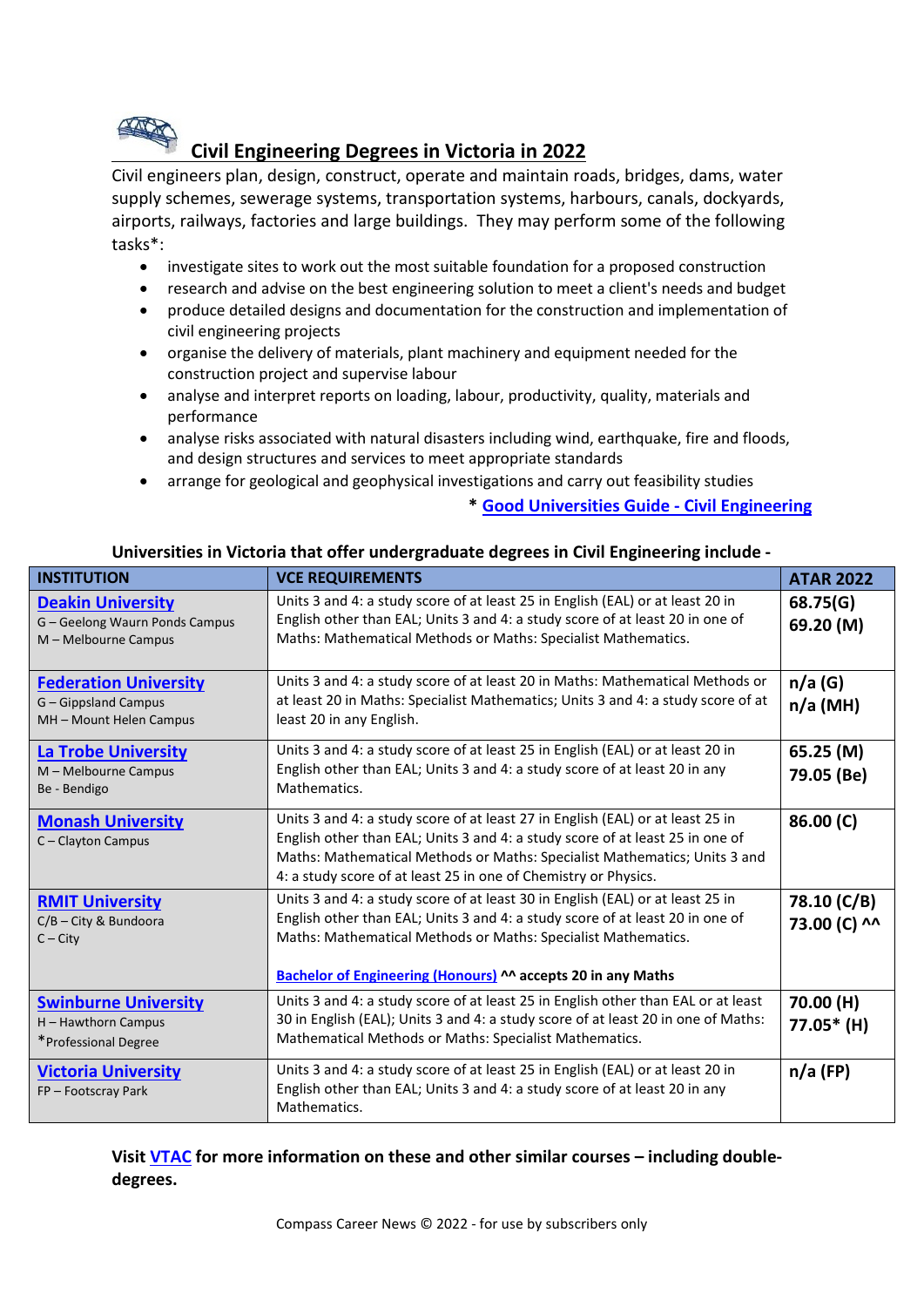

### **Mechanical Engineering Degrees in Victoria in 2022**

*Mechanical engineers plan, design and oversee the development, installation, operation and maintenance of machinery. They conduct research to solve practical engineering problems and improve efficiency - [Good Universities Guide -](https://www.gooduniversitiesguide.com.au/careers-guide/browse/mechanical-engineer) Mechanical Engineer .*

#### **Mechanical engineering is offered at the following Victorian Universities –**

| <b>INSTITUTION</b>                                                                                         | <b>VCE REQUIREMENTS</b>                                                                                                                                                                                                                                                                                            | <b>ATAR 2022</b>       |
|------------------------------------------------------------------------------------------------------------|--------------------------------------------------------------------------------------------------------------------------------------------------------------------------------------------------------------------------------------------------------------------------------------------------------------------|------------------------|
| <b>Deakin University</b><br>G - Geelong Waurn Ponds Campus<br>M - Melbourne Campus                         | Units 3 and 4: a study score of at least 25 in English (EAL) or at<br>least 20 in English other than EAL; Units 3 and 4: a study score<br>of at least 20 in one of Maths: Mathematical Methods or<br>Maths: Specialist Mathematics.                                                                                | 68.95 (G)<br>69.70 (M) |
| <b>Federation University</b><br>MH - Mount Helen Campus                                                    | Units 3 and 4: a study score of at least 20 in one of Maths:<br>Mathematical Methods or Maths: Specialist Mathematics;<br>Units 3 and 4: a study score of at least 20 in any English.                                                                                                                              | $n/a$ (MH)             |
| <b>Monash University</b><br>Cl-Clayton Campus                                                              | Units 3 and 4: a study score of at least 27 in English (EAL) or at<br>least 25 in English other than EAL; Units 3 and 4: a study score<br>of at least 25 in one of Maths: Mathematical Methods or<br>Maths: Specialist Mathematics; Units 3 and 4: a study score of<br>at least 25 in one of Chemistry or Physics. | 86.00 (CI)             |
| <b>RMIT University</b><br>C/B - City & Bundoora<br>$C - City$<br><b>Engineering</b><br>(Mechanical) Degree | Units 3 and 4: a study score of at least 30 in English (EAL) or at<br>least 25 in English other than EAL; Units 3 and 4: a study score<br>of at least 20 in one of Maths: Mathematical Methods or<br>Maths: Specialist Mathematics.                                                                                | 78.20 (C/B)            |
| <b>Engineering (Honours)</b>                                                                               | Units 3 and 4: a study score of at least 30 in English (EAL) or at<br>least 25 in English other than EAL; Units 3 and 4: a study score<br>of at least 20 in any Mathematics.                                                                                                                                       | 73.00 (C)              |
| <b>Associate Degree Engineering</b><br><b>Technology</b>                                                   | Units 3 and 4: a study score of at least 25 in English (EAL) or at<br>least 20 in English other than EAL; Units 3 and 4: a study score<br>of at least 20 in any Mathematics.                                                                                                                                       | 40.40 (C)              |
| <b>Swinburne University</b><br>H - Hawthorn Campus<br><b>Engineering Degree (Prof)</b>                     | Units 3 and 4: a study score of at least 25 in English other than<br>EAL or at least 30 in English (EAL); Units 3 and 4: a study score<br>of at least 20 in one of Maths: Mathematical Methods or<br>Maths: Specialist Mathematics.                                                                                | 77.05 (H)              |
| <b>Engineering Degree</b>                                                                                  | Units 3 and 4: a study score of at least 25 in English other than<br>EAL or at least 30 in English (EAL); Units 3 and 4: a study score<br>of at least 20 in one of Maths: Mathematical Methods or<br>Maths: Specialist Mathematics.                                                                                | 70.00 (H)              |
| <b>Associate Degree of Engineering</b>                                                                     | Units 3 and 4: a study score of at least 25 in English other than<br>EAL or at least 30 in English (EAL); Units 3 and 4: a study score<br>of at least 20 in any Mathematics.                                                                                                                                       | 56.35 (H)              |
| <b>Victoria University</b><br>FP-Footscray Park                                                            | Units 3 and 4: a study score of at least 25 in English (EAL) or at<br>least 20 in English other than EAL; Units 3 and 4: a study score<br>of at least 20 in any Mathematics.                                                                                                                                       | $n/a$ (FP)             |

**For a comprehensive list of similar courses, double degrees, and major studies, visit [VTAC.](http://www.vtac.edu.au/)**